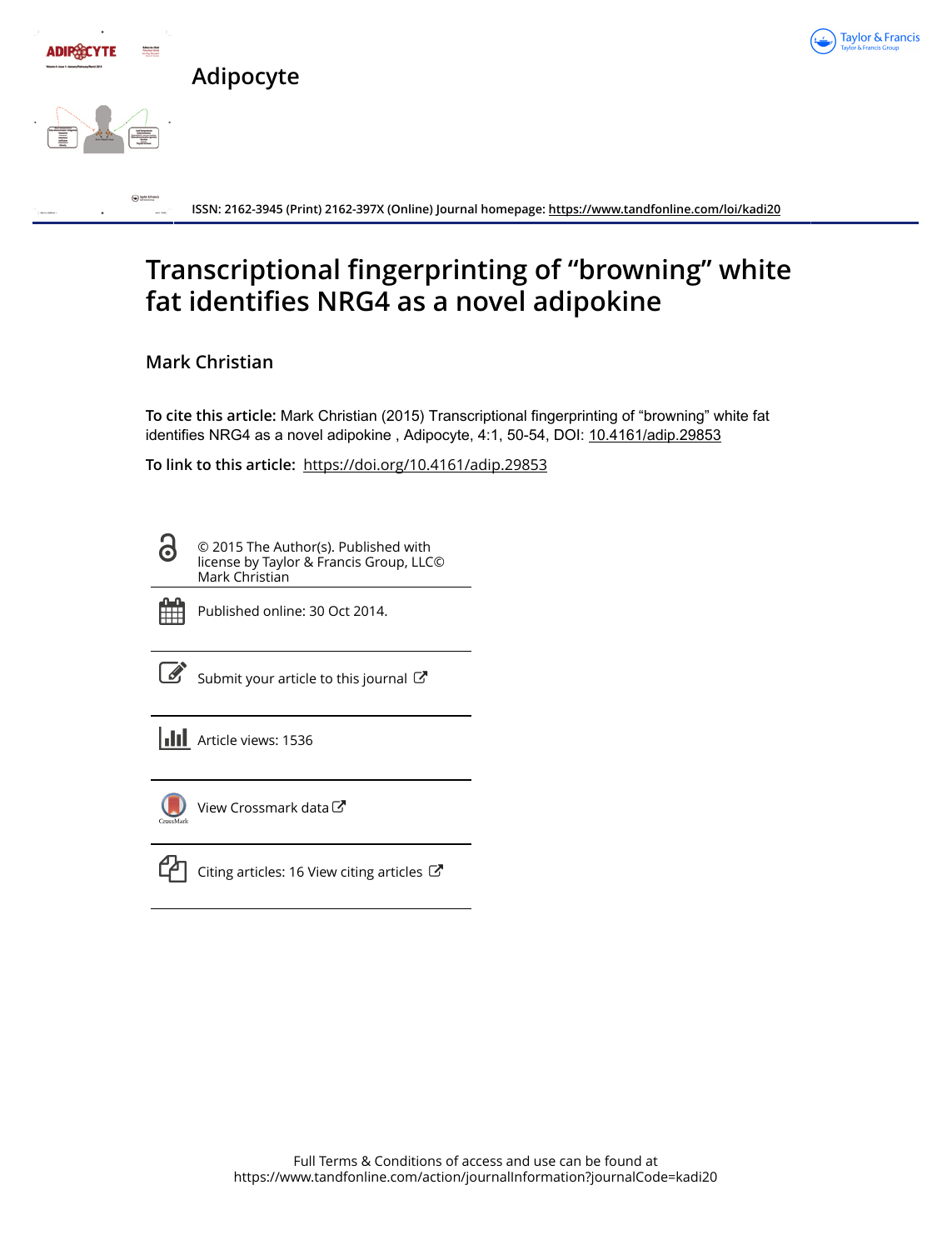## Transcriptional fingerprinting of "browning" white fat identifies NRG4 as a novel adipokine

Mark Christian\*

Division of Metabolic and Vascular Health; Warwick Medical School; University of Warwick; Coventry, UK

Keywords: adipokine, adipocyte, Brown fat, BRITE adipocyte, beige adipocyte, metabolism, neuregulin, Nrg4, thermogenesis, white fat

© Mark Christian

\*Correspondence to: Mark Christian; Email: M. Christian@warwick.ac.uk

Submitted: 04/30/2014

Revised: 07/04/2014

Accepted: 07/07/2014

http://dx.doi.org/10.4161/adip.29853

This is an Open Access article distributed under the terms of the Creative Commons Attribution-Non-Commercial License ([http://creativecommons.org/](http://creativecommons.org/licenses/by-nc/3.0/) [licenses/by-nc/3.0/\), which permits unrestricted](http://creativecommons.org/licenses/by-nc/3.0/) [non-commercial use, distribution, and reproduction](http://creativecommons.org/licenses/by-nc/3.0/) [in any medium, provided the original work is prop](http://creativecommons.org/licenses/by-nc/3.0/)[erly cited. The moral rights of the named author\(s\)](http://creativecommons.org/licenses/by-nc/3.0/) [have been asserted.](http://creativecommons.org/licenses/by-nc/3.0/)

Commentary to: Rosell M, Kaforou M, Frontini A, Okolo A, Chan YW, Nikolopoulou E, Millership S, Fenech ME, MacIntyre D, Turner JO, Moore JD, Blackburn E, Gullick WJ, Cinti S, Montana G, Parker MG, Christian M. Brown and white adipose tissues. Intrinsic differences in gene expression and response to cold exposure in mice. Am J Physiol Endocrinol Metab 2014; 306:e945-964; PMID: 24549398

**B** rown adipocytes help to maintain<br>body temperature by the expression of a unique set of genes that facilitate cellular metabolic events including uncoupling protein 1-dependent thermogenesis. The dissipation of energy in brown adipose tissue (BAT) is in stark contrast to white adipose tissue (WAT) which is the body's primary site of energy storage. However, adipose tissue is highly dynamic and upon cold exposure profound changes occur in WAT resulting in a BAT-like phenotype due to the presence of brownin-white (BRITE) adipocytes. In our recent report, transcription profiling was used to identify the gene expression changes that underlie the browning process as well as the intrinsic differences between BAT and WAT. Neuregulin 4 was categorized as a cold-induced BAT gene encoding an adipokine that signals between adipocytes and nerve cells and likely to have a role in increasing adipose tissue innervation in response to cold.

Adipose tissue is a remarkably dynamic organ that responds to the external and internal environment. It is composed of discrete subcutaneous and visceral depots that contain different amounts of white adipocytes, specialized cells for energy storage, and brown adipocytes that serve to generate heat by thermogenesis. Some white adipose tissue (WAT) depots undergo profound changes, following acclimatization to cold temperatures that result in a phenotype characteristic of brown adipose tissue (BAT). The adipocytes within the white fat that display brown fat features, such as multilocular lipid droplets and inducible uncoupling protein 1 (UCP1) expression, are termed "brown-in-white" (BRITE) or beige

adipocytes.<sup>1</sup> There has been a recent resurgence in the study of brown fat following the identification of functional deposits in adult humans.<sup>2</sup> With obesity becoming an increasingly important global health issue due to its associated risk for type 2 diabetes, cardiovascular disease, hypertension, and various cancers, it is imperative that medical researchers identify novel approaches to improve metabolic health. As BAT contributes to energy expenditure, recruitment and activation brown fat has great potential as a therapeutic target to combat weight gain.

## Differential Gene Expression in BAT and WAT

The fundamental histological and functional differences between adipose tissues including the multilocular and unilocular adipocyte morphology of BAT and WAT, respectively, and the site of thermogenesis in BAT have been known for many decades. $3$  The differential gene expression that underpins the key morphological and functional differences is yet to be fully elucidated. In a recent report, we utilized microarray technology to investigate intrinsic depot-specific differences in gene expression as well as the changes in response to environmental temperature.<sup>4</sup> Thus, we profiled gene expression of interscapular BAT, inguinal subcutaneous WAT and the visceral mesenteric WAT depots from animals acclimatized for 10 d to either warm  $(28^{\circ}C)$  or cold temperatures (6 $^{\circ}C$ ). The warm temperature is near thermoneutrality for the mouse so BAT activity is minimal whereas BAT is fully activated in the cold to maintain body temperature. It is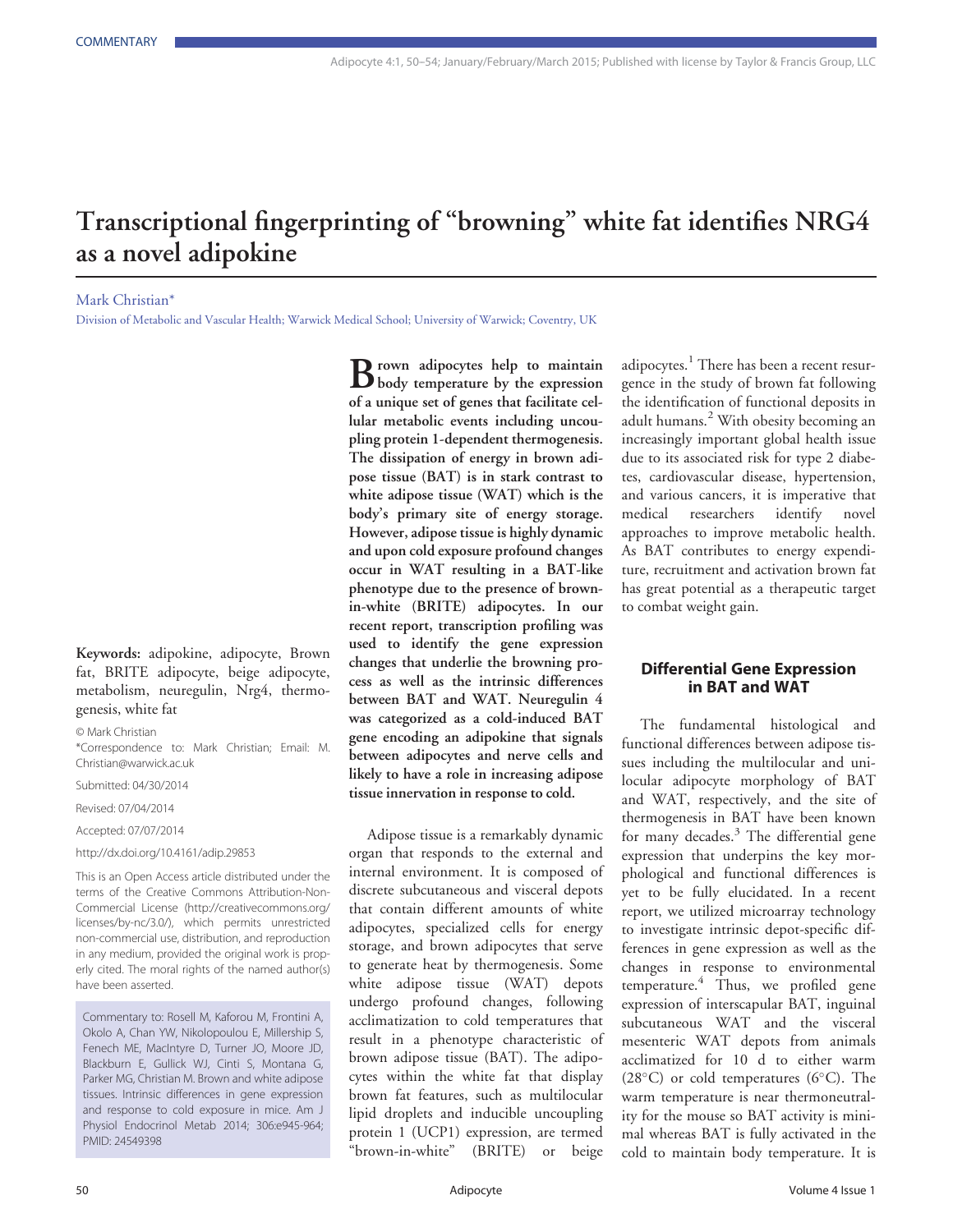clear that the discrete white fat depots respond very differently to the cold treatment with subcutaneous being highly responsive and the mesenteric being largely unresponsive. From our analysis were identified key depot-specific gene expression as well as cold-induced and genes that define the BRITE fat.

Adipose tissue gene profiling studies have been undertaken by other researchers although there are several inter-study design differences such as mouse strain, gender, temperature, and duration of acclimatization. To distil the congruent gene expression differences between BAT and WAT or induced by cold in WAT the gene lists from our work and other studies<sup>5,6</sup> were compared and the top common

hits are listed in Table 1. This post hoc analysis reveals the transcriptional adaptations, in response to cold, and intrinsic differences between mouse depots that are similarly modulated despite differing experimental paradigms.

For the genes induced following cold exposure the classical BAT genes were present including Ucp1, Cidea, Cpt1b, and PPARa. The majority of the transcripts on this list are important for fatty acid metabolism with the most highly regulated being Elovl3, Slc27a2, and Fabp3. It is noteworthy that the genes identified are involved in both anabolic and catabolic processes. In addition, there are high levels of Pdk4, which phosphorylates and inhibits pyruvate dehydrogenase complexes, leading to

decreases in the formation of acetyl-CoA and a greater flux of pyruvate toward oxaloacetate and the glyceroneogenic pathway.<sup>7</sup> This could be important at times when rates of lipolysis are high to maintain levels of glycerol-3-phosphate for fatty acid resterification to prevent depletion of the intracellular triglyceride pool.

Transcriptomic studies often identify expressed genes that have yet to been fully annotated or ascribed functions. One such cold-induced transcript is AI317395 which may have an important role in brown and BRITE adipocytes as analysis indicates it encodes a protein that is predicted to be a glucose transporter containing a major facilitator superfamily domain, general substrate transporter and

Table 1. Cross-study consistent gene expression changes in response to cold in WAT and enriched in BAT compared to WAT. Cold-regulated genes: Genes that were induced after cold acclimatization in WAT, in both GSE510804 and GSE134325 microarray studies. The data were accessed from NCBI's Gene Expression Omnibus26 ([http://www.ncbi.nlm.nih.gov/geo/\). BAT genes: Genes listed are more highly expressed in BAT vs Subcut WAT, in both GSE51080](http://www.ncbi.nlm.nih.gov/geo/) [and GSE440596 The top 25 genes common to 2 datasets are presented following comparison of signi](http://www.ncbi.nlm.nih.gov/geo/)ficantly differentially expressed genes ranked by fold [change](http://www.ncbi.nlm.nih.gov/geo/)

|                | Cold-regulated genes* | <b>Function</b>                                                              | <b>BAT</b> genes <sup>†</sup> | <b>Function</b>                                                                   |
|----------------|-----------------------|------------------------------------------------------------------------------|-------------------------------|-----------------------------------------------------------------------------------|
| 1              | Elov <sub>13</sub>    | fatty acid biosynthetic process <sup>27</sup>                                | Zic1                          | regulation of transcription, DNA-templated <sup>28</sup>                          |
| $\overline{2}$ | Ucp1                  | oxidative phosphorylation uncoupler activity <sup>29</sup>                   | Ucp1                          | oxidative phosphorylation uncoupler activity <sup>29</sup>                        |
| 3              | Slc27a2               | long-chain fatty acid-CoA ligase activity <sup>30</sup>                      | Cpn <sub>2</sub>              | enzyme regulator activity <sup>31</sup>                                           |
| 4              | Fabp3                 | long-chain fatty acid transporter activity <sup>32</sup>                     | Fabp3                         | long-chain fatty acid transporter activity <sup>32</sup>                          |
| 5              | S100b                 | calcium-dependent protein binding <sup>33</sup>                              | Slc27a2                       | long-chain fatty acid-CoA ligase activity <sup>30</sup>                           |
| 6              | Acot11                | fatty acid metabolic process <sup>34</sup>                                   | 9130214F15Rik                 |                                                                                   |
| 7              | Cpt1b                 | carnitine O-palmitoyltransferase activity <sup>35</sup>                      | Kng1                          | negative regulation of peptidase activity <sup>36</sup>                           |
| 8              | Cox7a1                | oxidation-reduction process <sup>37</sup>                                    | Ppara                         | sequence-specific DNA binding transcription<br>factor activity <sup>38</sup>      |
| 9              | Gyk                   | glycerol-3-phosphate biosynthetic process <sup>39</sup>                      | Pank1                         | coenzyme A biosynthetic process <sup>40</sup>                                     |
| 10             | Kng1                  | negative regulation of peptidase activity <sup>36</sup>                      | Cpt1b                         | carnitine O-palmitoyltransferase activity <sup>35</sup>                           |
| 11             | Otop1                 | Anti-inflammatory activity <sup>41</sup>                                     | Me3                           | oxidation-reduction process <sup>42</sup>                                         |
| 12             | PPARa                 | sequence-specific DNA binding transcription<br>factor activity <sup>38</sup> | Plet1os (2310014F07Rik)       | Non-coding RNA highly expressed in BAT,<br>heart and skeletal muscle              |
| 13             | Cpn <sub>2</sub>      | enzyme regulator activity <sup>31</sup>                                      | Cox7a1                        | oxidation-reduction process <sup>37</sup>                                         |
| 14             | Pdk4                  | regulation of fatty acid biosynthetic process <sup>7</sup>                   | Gnas                          | G-protein $\beta$ /gamma-subunit complex binding <sup>9</sup>                     |
| 15             | Cyp2b10               | oxidation-reduction process                                                  | Gmpr                          | oxidation-reduction process <sup>43</sup>                                         |
| 16             | Dio <sub>2</sub>      | thyroid hormone metabolic process <sup>44</sup>                              | Myo5b                         | regulation of protein localization <sup>45</sup>                                  |
| 17             | Pank1                 | coenzyme A biosynthetic process <sup>40</sup>                                | Acot11                        | fatty acid metabolic process <sup>34</sup>                                        |
| 18             | Naglt1a (Al317395)    | sodium-dependent glucose transporter<br>(predicted)                          | Mapt                          | regulation of microtubule-based movement                                          |
| 19             | Fbp2                  | gluconeogenesis <sup>46</sup>                                                | Dio <sub>2</sub>              | thyroid hormone metabolic process <sup>44</sup>                                   |
| 20             | Aspg                  | lipid catabolic process <sup>47</sup>                                        | S100b                         | calcium-dependent protein binding <sup>33</sup>                                   |
| 21             | Esrrg                 | sequence-specific DNA binding transcription<br>factor activity <sup>48</sup> | Ntrk3                         | transmembrane receptor protein tyrosine<br>kinase signaling pathway <sup>49</sup> |
| 22             | Idh <sub>3a</sub>     | oxidation-reduction process <sup>50</sup>                                    | Esrrg                         | sequence-specific DNA binding transcription<br>factor activity <sup>48</sup>      |
| 23             | Slc25a20              | Mitochondrial substrate/solute carrier <sup>51</sup>                         | Fbp2                          | gluconeogenesis <sup>46</sup>                                                     |
| 24             | 4931406C07Rik         | ester hydrolase activity                                                     | Tspan18                       |                                                                                   |
| 25             | Cidea                 | Lipid metabolic process <sup>13</sup>                                        | Otop1                         | Anti-inflammatory activity <sup>41</sup>                                          |

 $*$ The subcutaneous WAT gene lists were generated from data sets GSE51080 which used 10 week old female 129Sv mice acclimatized to either 28°C or 6°C for 10 d and GSE13432 which used 6–8 week old male C57BL/6 mice acclimatized to either 30°C or 4°C for 5 weeks. †For GSE51080, interscapular BAT and subcutaneous WAT was taken from 10 week old female 129Sv mice acclimatized to 28°C for 10 d For GSE44059 adipocytes were purified from interscapular BAT or subcutaneous WAT of young adult male C57BL/6 housed at 23°C.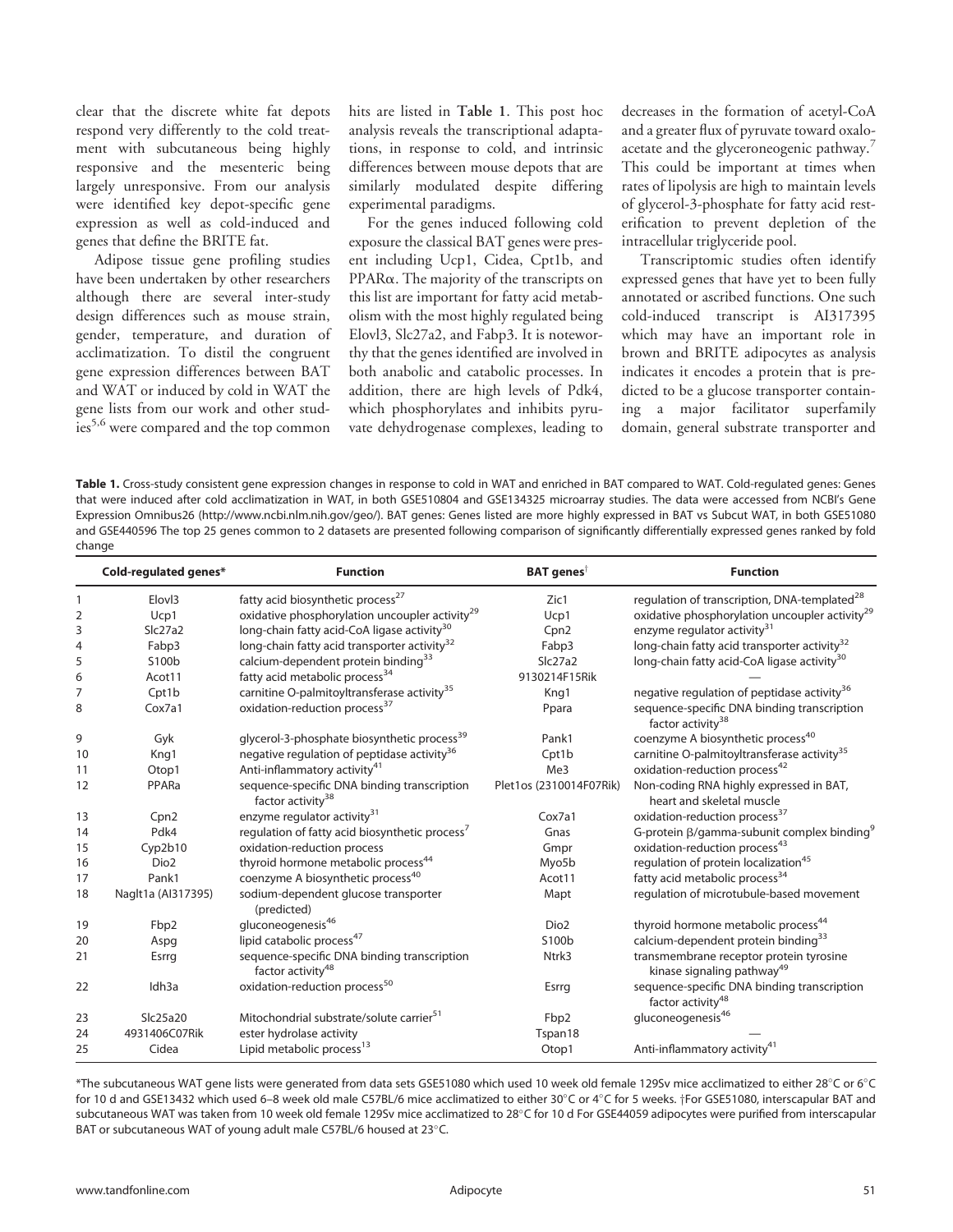is therefore termed sodium-dependent glucose transporter 1A (Naglt1a). High levels of glucose are taken up by BAT as illustrated by the application of positron emission tomography using fluorine-18 fluoro-2-deoxy-D-glucose to visualize this depot in humans.<sup>2</sup> The elevated expression of the Naglt1a transcript raises the possibility that it could contribute to glucose uptake by BAT.

Examination of the genes more highly expressed in interscapular BAT compared to subcutaneous WAT in both our study<sup>4</sup> and that of the Wolfrum group<sup>6</sup> reveals a considerable overlap with the cold-regulated genes (14 out of 25 genes) including the enrichment of transcripts associated with fatty acid metabolism (Table 1). The transcriptional regulator zinc finger protein of the cerebellum (Zic1) is the top differentially expressed gene suggesting a potential role in the differential gene expression profile. It may be pertinent that Gnas is among the transcripts most enriched in BAT. This is in agreement with a recent RNA-seq study that identified this transcript as having the highest number of reads of any mRNA in BAT of the 13-lined ground squirrel. $8$  The gene encodes the stimulatory G-protein  $\alpha$  subunit  $G_s$ - $\alpha$ . As  $\beta$  adrenergic receptors are the central mediators of BAT activation and coupled to  $G_s$ - $\alpha$ , the high expression of this G protein subunit may be integral to signal transduction in response to cold. Gnas is an imprinted gene<sup>9</sup> and it is noteworthy that several other imprinted genes are linked with adipose biology. For example, Dlk1 is key regulator of the transition from preadipocyte to mature adipocyte<sup>10</sup> and we found neuronatin to be one of the few genes more highly expressed in WAT compared to  $BAT.4$  Other relevant genes that are predicted to be imprinted include Prdm16, Zic1, and Bmp8b.<sup>11</sup>

In our study, we undertook a strategy to define the "BRITE" transcriptome. For this, we determined the genes that were enriched in both BAT versus subcutaneous WAT, and BAT vs. mesenteric WAT (comparisons at  $28^{\circ}$ C) as well as increased in subcutaneous WAT by cold exposure. This analysis confirmed the association of Ucp1, Cidea, PGC-1a, Plin5, PPARa, and Otop1 with the "browning" of adipose tissue and also reveals additional

genes that are part of the brown/"BRITE" transcription fingerprint including the fatty acid receptor Gpr120, the regulator of G protein signaling Rgs7, the mitochondrial membrane  $Ca^{2+}/H^+$  antiporter Letm1, and signaling factor Nrg4.

## Neuregulin 4 (Nrg4) an Adipokine Secreted by Brown Adipocytes

There is increasing evidence for an endocrine role of BAT. The secretion of factors including FGF21, VEGF-A, RBP4, FGF2, IL-1a, IL-6, IGF-1, BMP8B, and prostaglandins (reviewed  $\text{in}^{12}$ ) by BAT highlights its signaling capacity through endocrine, paracrine, and autocrine actions. We reported that NRG4 is a novel adipose tissue signaling factor that could have a key role in adipocyte-neuronal cross-talk.<sup>4</sup> This epidermal growth factor (EGF)-like factor was identified as a member of the group of genes that define the "BRITE" transcription signature. Importantly, although visceral mesenteric WAT gene expression was largely unresponsive to cold, Nrg4 was one of only 5 genes identified by microarray as increased at  $6^{\circ}$ C vs 28 $^{\circ}$ C (the others being Ucp1, Orm3, Cabc1, and Acsf2). BAT is the tissue that expresses the highest level of Nrg4 mRNA although significant amounts are detectable in gonadal and subcutaneous WAT as well as mammary gland. This pattern is remarkably similar to the more extensively studied BAT genes such as Cidea, which encodes a lipid droplet-associated protein.<sup>13</sup> Furthermore, the expression of Cidea and Nrg4 is largely restricted to mature adipocytes with very low levels present in preadipocytes. The production of NRG4 by adipocytes is in contrast to other neurotrophic factors that primarily affect adipose tissue biology primarily through hypothalamic outflow pathways. Nerve growth factor (NGF), brain-derived neurotrophic factor (BDNF), and ciliary neurotrophic factor (CNTF) are examples of factors produced by the central nervous system that affect energy balance (Reviewed in  $14$ ). NGF is however also produced by cultured brown adipocytes $15$  with a potential role in adipocyte-neuronal communication. A neurotrophic role for NRG4 is supported by studies of the related NRG1 that found it affected the development of neuronal progenitor stem cells.<sup>16</sup>

Like the other members of the neuregulin family (NRG 1–4), NRG4 contains a transmembrane domain with an adjacent extracellular EGF-like domain at the  $NH_2$ -terminal.<sup>17</sup> This region contains proteolytic cleavage-sensitive sites that allow the release of the biologically active EGF-like domain. To date, Nrg4 has been studied predominantly in cancers and is reported to be overexpressed in advanced-stage prostate cancer<sup>18</sup> as well as a facilitating a survival signal in colon epithelial cells.<sup>19</sup> It has been demonstrated previously that NRG4, in conditioned medium from transfected Cos7 cells or a chemically synthesized and refolded peptide, can elicit neuronal outgrowth in PC12-HER4 cells (a cell line derived from a rat adrenal medullary pheochromocytoma and stably expressing the receptor for NRG4, ERBB4).<sup>20</sup> We found NRG4 protein was secreted by mature brown adipocytes, but not by brown preadipocytes.<sup>4</sup> One of the key differences between brown and white adipose tissue is the degree of sympathetic innervation.<sup>21</sup> Thus, NRG4 can be proposed as an important signaling factor that facilitates the innervation of adipose tissue. This is supported by the ability of brown adipocyte conditioned medium to promote neurite outgrowth by PC12-HER4 cells.<sup>4</sup> The effect was specific for NRG4, as neurite outgrowth was prevented in conditioned media from adipocytes in which it was knocked down by shRNA interference.

Other growth factors such vascular endothelial growth factor (VEGF) are reported to have important actions in brown adipose tissue. VEGF-A causes an increase in BAT thermogenesis and promotes the browning of WAT.<sup>5</sup> It has multiple actions to affect adipocyte biology including vasculogenesis, angiogenesis, control of vascular permeability, and the recruitment of M2 anti-inflammatory macrophages.<sup>22</sup> Of course the action of NRG4 is not necessarily restricted to adipocyte-nerve cell signaling and it may have other functions including autocrine actions particularly as Erbb4 is expressed in BAT and cultured brown adipocytes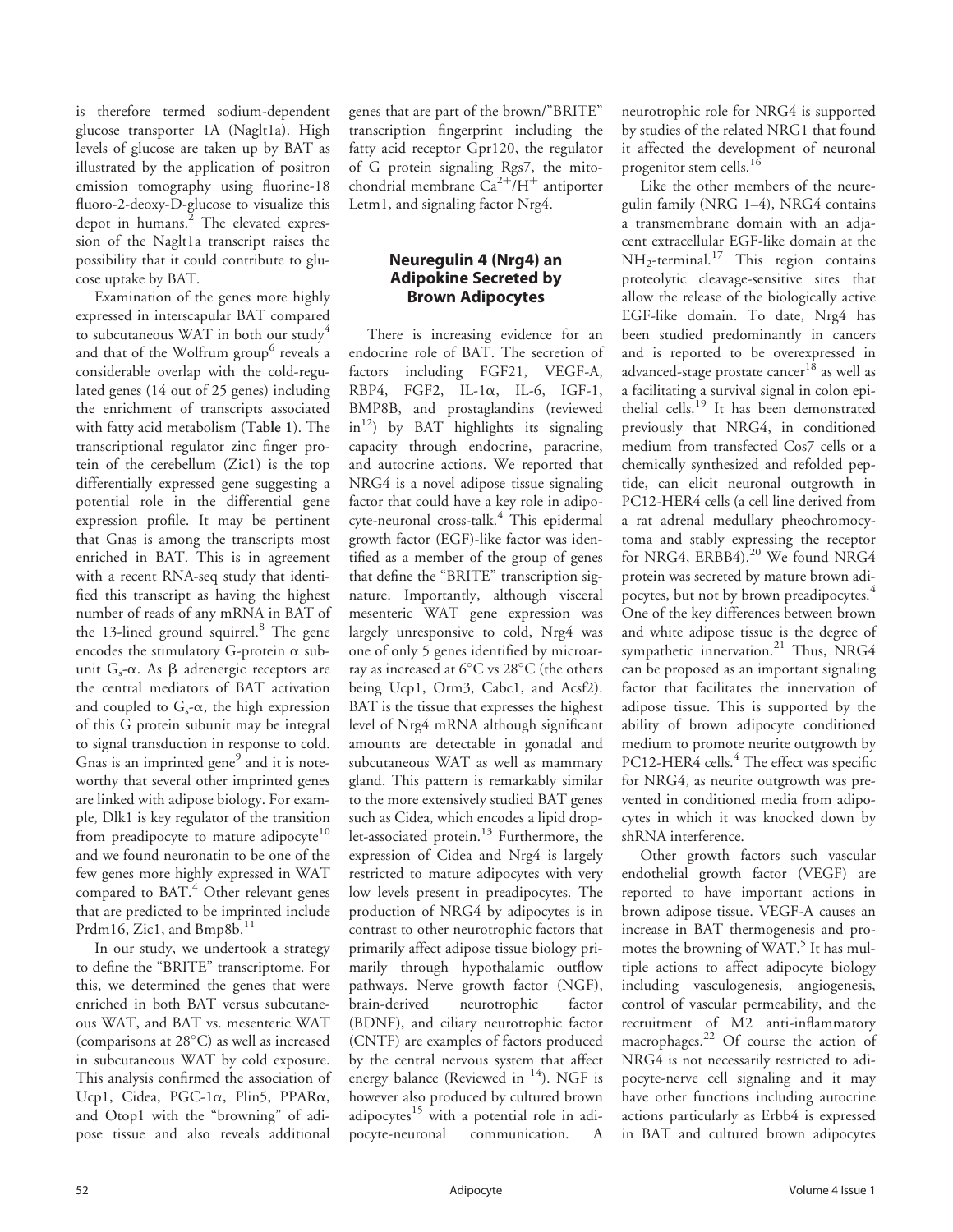

Figure 1. NRG4 is brown adipocyte adipokine that promotes neurite outgrowth. Neuregulin 4 (Nrg4) is more highly expressed in brown adipocytes compared to white adipocytes. Upon cold exposure, norepinephrine (NE) is secreted and activates brown fat as well as initiating the "browning" of white fat resulting in upregulated Nrg4 mRNA. NRG4 is secreted by brown adipocytes and can signal to neurons to promote neurite outgrowth. Thus, NRG4 is a brown/brown-in-white (BRITE) adipokine that has a potential role in enhancing sympathetic innervation of adipose tissues needed to activate thermogenic functions.

(MC unpublished observations). Dissection of the metabolic role of NRG4 has not been undertaken, but clues to its potential functions may be provided by studies in muscle where, for example, neuregulins are important for metabolism including glucose uptake.<sup>17</sup> In addition, NRG4 signaling may modulate a central coregulator of brown fat gene expression, in manner similar to NRG1 that leads to phosphorylation of PGC-1 $\alpha$  and its activation in muscle cells. $^{23}$  As NRG4 is a growth factor, it may have paracrine effects to increase or maintain cell number during the cell turnover that may occur during adipose tissue remodeling from cold exposure. Alternatively, it could act to affect differentiation of preadipocytes as NRG1 acts to promote myoblast differentiation.<sup>24,25</sup> Additional studies including in vivo investigations are required to fully delineate the roles of NRG4 in BAT and determine its ability to control sympathetic nerve innervation of adipose tissues. It is noteworthy that a recent investigation identified adipose tissue-derived NRG4 as a key regulator of hepatic lipolysis.<sup>52</sup>

Following our analysis of mRNA expression in discrete adipose tissue depots we identified NRG4 as an adipokine primarily expressed by brown adipocytes that

promotes neurite growth (Fig. 1) and therefore has the capacity to affect BAT sympathetic tone and facilitate thermogenic functions. As adult humans possess functional BAT NRG4 could be a new therapeutic target with the potential to increase BAT and BRITE adipocyte sensitivity to adrenergic signaling. The regulation of Nrg4 expression is only one example of the transcriptional events that underpin the WAT to BAT transition. Future investigations of the genes associated with the BRITE transcription signature could help develop new strategies to modulate energy balance for the treatment of metabolic disorders such as obesity and type 2 diabetes.

### Disclosure of Potential Conflicts of Interest

No potential conflicts of interest were disclosed.

### Funding

This work was supported by the BBSRC grant BB/H020233/1, the EU FP7 project DIABAT (HEALTH-F2– 2011–278373), Wellcome Trust grant WT093082MA, and the Genesis Research Trust.

#### References

- 1. Wu J, Bostrom P, Sparks LM, Ye L, Choi JH, Giang AH, Khandekar M, Virtanen KA, Nuutila P, Schaart G, et al. Beige adipocytes are a distinct type of thermogenic fat cell in mouse and human. Cell 2012; 150:366-76; PMID:22796012; http://dx.doi.org/ 10.1016/j.cell.2012.05.016
- 2. Cypess AM, Lehman S, Williams G, Tal I, Rodman D, Goldfine AB, Kuo FC, Palmer EL, Tseng YH, Doria A, et al. Identification and importance of brown adipose tissue in adult humans. N Engl J Med 2009; 360:1509- 17; PMID:19357406; http://dx.doi.org/10.1056/ NEJMoa0810780
- 3. Cannon B, Nedergaard J. Brown adipose tissue: function and physiological significance. Physiol Rev 2004; 84:277-359; PMID:14715917; http://dx.doi.org/ 10.1152/physrev.00015.2003
- 4. Rosell M, Kaforou M, Frontini A, Okolo A, Chan YW, Nikolopoulou E, Millership S, Fenech ME, MacIntyre D, Turner JO, et al. Brown and white adipose tissues: intrinsic differences in gene expression and response to cold exposure in mice. Am J Physiol Endocrinol Metab 2014; 306:E945-64; PMID:24549398; http://dx.doi. org/10.1152/ajpendo.00473.2013
- 5. Xue Y, Petrovic N, Cao R, Larsson O, Lim S, Chen S, Feldmann HM, Liang Z, Zhu Z, Nedergaard J, et al. Hypoxia-independent angiogenesis in adipose tissues during cold acclimation. Cell Metab 2009; 9:99-109; PMID:19117550; http://dx.doi.org/10.1016/j.cmet. 2008.11.009
- 6. Rosenwald M, Perdikari A, Rulicke T, Wolfrum C. Bidirectional interconversion of brite and white adipocytes. Nat Cell Biol 2013; 15:659-67; PMID:23624403; http://dx.doi.org/10.1038/ncb2740
- 7. Cadoudal T, Distel E, Durant S, Fouque F, Blouin JM, Collinet M, Bortoli S, Forest C, Benelli C. Pyruvate dehydrogenase kinase 4: regulation by thiazolidinediones and implication in glyceroneogenesis in adipose tissue. Diabetes 2008; 57:2272-9; PMID:18519799; http://dx.doi.org/10.2337/db08-0477
- 8. Hampton M, Melvin RG, Andrews MT. Transcriptomic analysis of brown adipose tissue across the physiological extremes of natural hibernation. PLoS One 2013; 8:e85157; PMID:24386461; http://dx.doi.org/ 10.1371/journal.pone.0085157
- 9. Yu S, Gavrilova O, Chen H, Lee R, Liu J, Pacak K, Parlow AF, Quon MJ, Reitman ML, Weinstein LS. Paternal versus maternal transmission of a stimulatory Gprotein alpha subunit knockout produces opposite effects on energy metabolism. J Clin Invest 2000; 105:615-23; PMID:10712433; http://dx.doi.org/ 10.1172/JCI8437
- 10. Hudak CS, Sul HS. Pref-1, a gatekeeper of adipogenesis. Front Endocrinol 2013; 4:79; PMID:23840193; http://dx.doi.org/10.3389/fendo.2013.00079
- 11. Luedi PP, Dietrich FS, Weidman JR, Bosko JM, Jirtle RL, Hartemink AJ. Computational and experimental identification of novel human imprinted genes. Genome Res 2007; 17:1723-30; PMID:18055845; http://dx.doi.org/10.1101/gr.6584707
- 12. Villarroya J, Cereijo R, Villarroya F. An endocrine role for brown adipose tissue? Am J Physiol Endocrinol Metab 2013; 305:E567-72; PMID:23839524; http:// dx.doi.org/10.1152/ajpendo.00250.2013
- 13. Hallberg M, Morganstein DL, Kiskinis E, Shah K, Kralli A, Dilworth SM, White R, Parker MG, Christian M. A functional interaction between RIP140 and PGC-1alpha regulates the expression of the lipid droplet protein CIDEA. Mol Cell Biol 2008; 28:6785-95; PMID:18794372; http://dx.doi.org/10.1128/MCB. 00504-08
- 14. Fargali S, Sadahiro M, Jiang C, Frick AL, Indall T, Cogliani V, Welagen J, Lin WJ, Salton SR. Role of neurotrophins in the development and function of neural circuits that regulate energy homeostasis. J Mol Neurosci 2012; 48:654-9; PMID:22581449; http://dx.doi. org/10.1007/s12031-012-9790-9